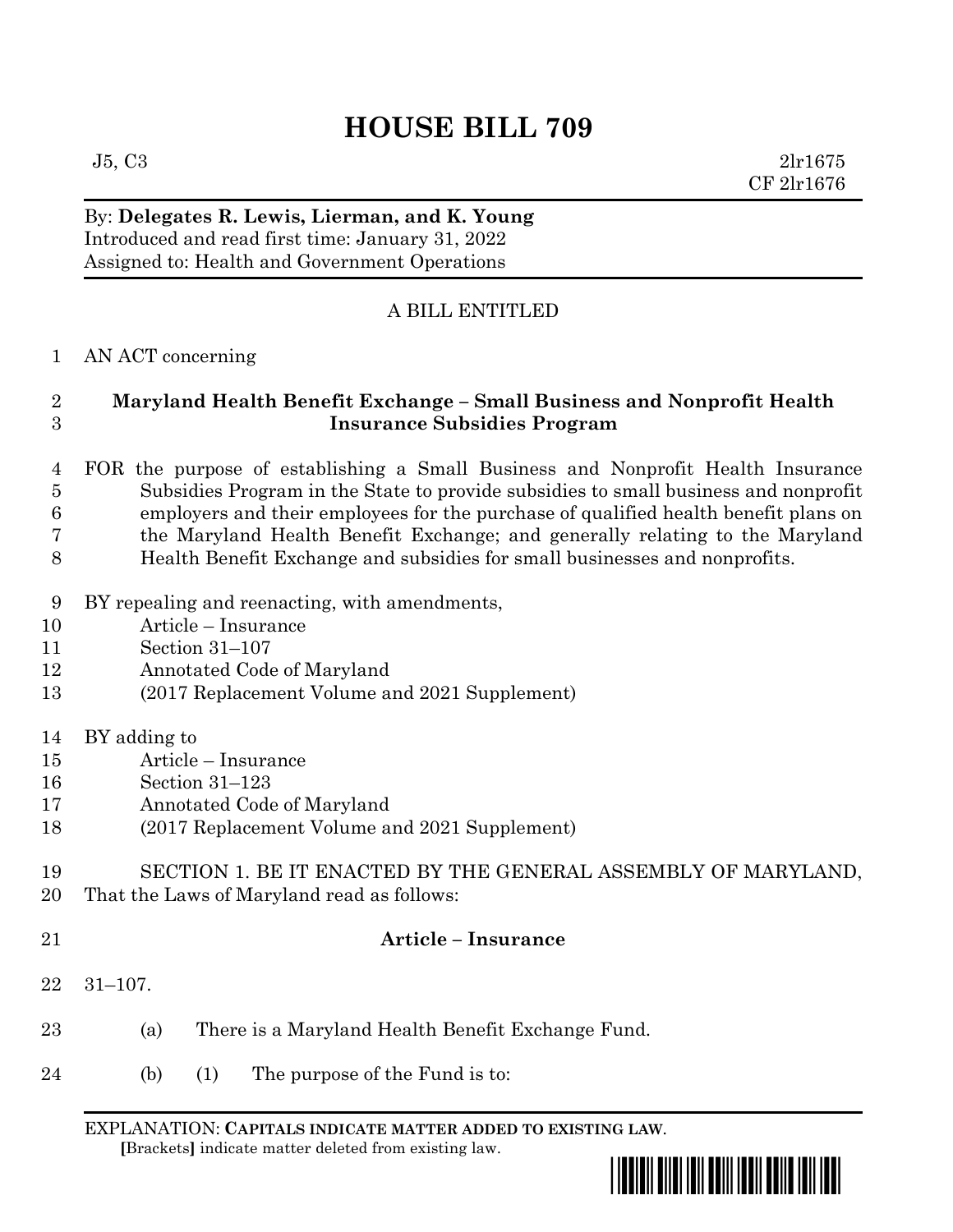### **HOUSE BILL 709**

 (i) provide funding for the operation and administration of the Exchange in carrying out the purposes of the Exchange under this subtitle; (ii) provide funding for the establishment and operation of the State Reinsurance Program authorized under this subtitle; (iii) provide funding for the Medical Assistance Program and the Senior Prescription Drug Assistance Program; (iv) provide funding for the establishment and operation of Health Equity Resource Communities under Title 20, Subtitle 14 of the Health – General Article; **[**and**]** (v) provide funding for the establishment and operation of the State–Based Young Adult Health Insurance Subsidies Pilot Program authorized under this subtitle**; AND (VI) PROVIDE FUNDING FOR THE ESTABLISHMENT AND OPERATION OF THE SMALL BUSINESS AND NONPROFIT HEALTH INSURANCE SUBSIDIES PROGRAM AUTHORIZED UNDER THIS SUBTITLE**. (2) The operation and administration of the Exchange, the State Reinsurance Program, **[**and**]** the State–Based Young Adult Health Insurance Subsidies Pilot Program**, AND THE SMALL BUSINESS AND NONPROFIT HEALTH INSURANCE SUBSIDIES PROGRAM** may include functions delegated by the Exchange to a third party under law or by contract. (c) The Exchange shall administer the Fund. 22 (d) (1) The Fund is a special, nonlapsing fund that is not subject to  $\S 7-302$  of the State Finance and Procurement Article. (2) The State Treasurer shall hold the Fund separately, and the Comptroller shall account for the Fund. (e) The Fund consists of: (1) any user fees or other assessments collected by the Exchange; (2) all revenue deposited into the Fund that is received from the 29 distribution of the premium tax under  $\S 6-103.2$  of this article; (3) income from investments made on behalf of the Fund; (4) interest on deposits or investments of money in the Fund;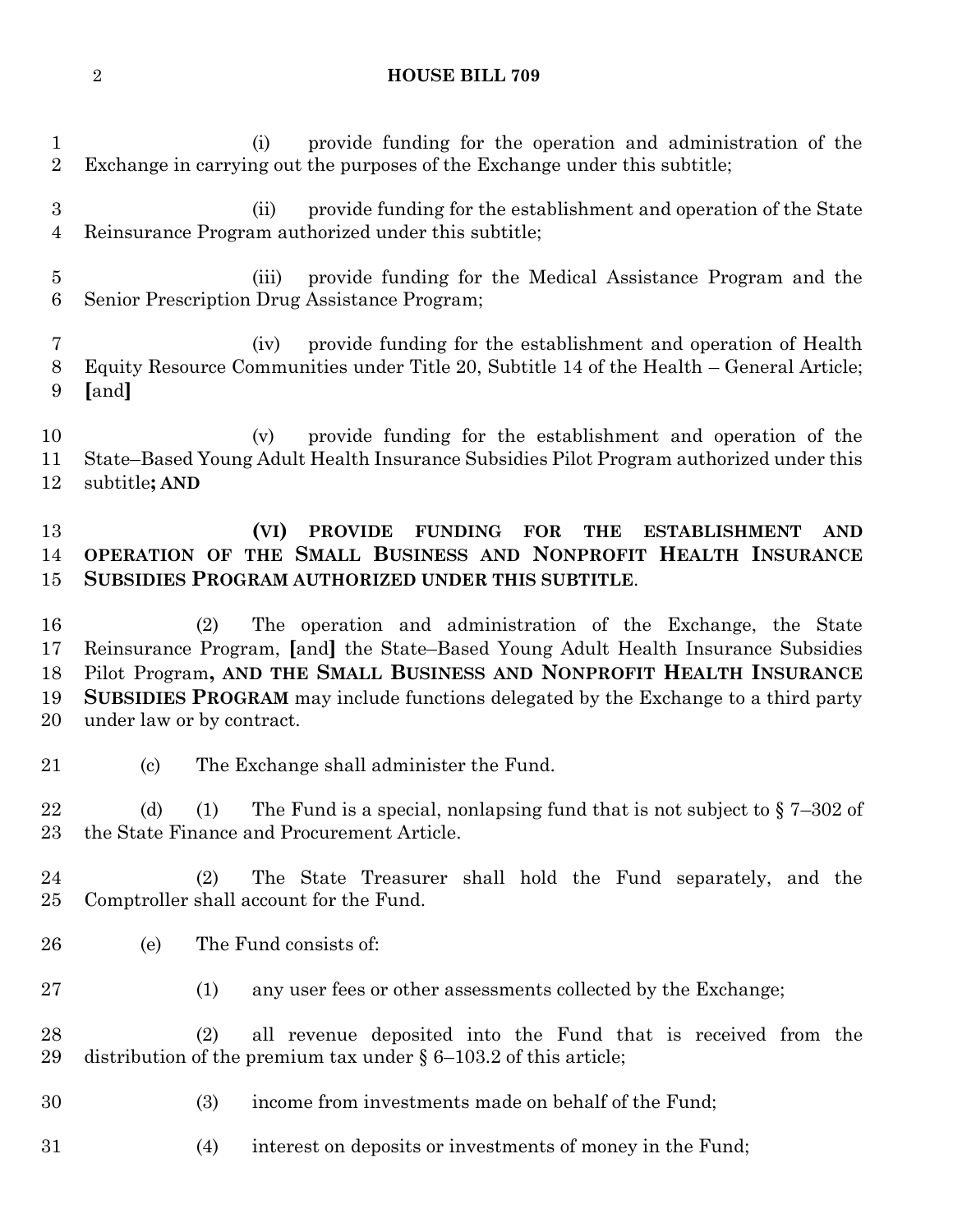(5) money collected by the Board as a result of legal or other actions taken by the Board on behalf of the Exchange or the Fund;

- (6) money donated to the Fund;
- (7) money awarded to the Fund through grants;
- (8) any pass–through funds received from the federal government under a waiver approved under § 1332 of the Affordable Care Act;
- (9) any funds designated by the federal government to provide reinsurance to carriers that offer individual health benefit plans in the State;
- (10) any funds designated by the State to provide reinsurance to carriers that offer individual health benefit plans in the State;
- (11) any funds designated by the State to provide State–based health insurance subsidies to young adults in the State;

## **(12) ANY FEDERAL FUNDS AVAILABLE TO PROVIDE HEALTH INSURANCE SUBSIDIES TO QUALIFIED SMALL BUSINESS AND NONPROFIT EMPLOYERS AND THEIR EMPLOYEES IN THE STATE, INCLUDING FUNDS FROM THE FEDERAL AMERICAN RESCUE PLAN OF 2021;**

- **[**(12)**] (13)** any federal funds received in accordance with § 31–121 of this subtitle for the administration of small business tax credits; and
- **[**(13)**] (14)** any other money from any other source accepted for the benefit of the Fund.
- 21 (f) (1) The Fund may be used only:
- 22 (i) 1. for the operation and administration of the Exchange in carrying out the purposes authorized under this subtitle;
- 2. for the establishment and operation of the State Reinsurance Program; and
- 3. for appropriations to the Health Equity Resource Community Reserve Fund under § 20–1407 of the Health – General Article;
- (ii) in fiscal years 2021 and 2022, for the Medical Assistance Program within the Medical Care Programs Administration of the Maryland Department of Health;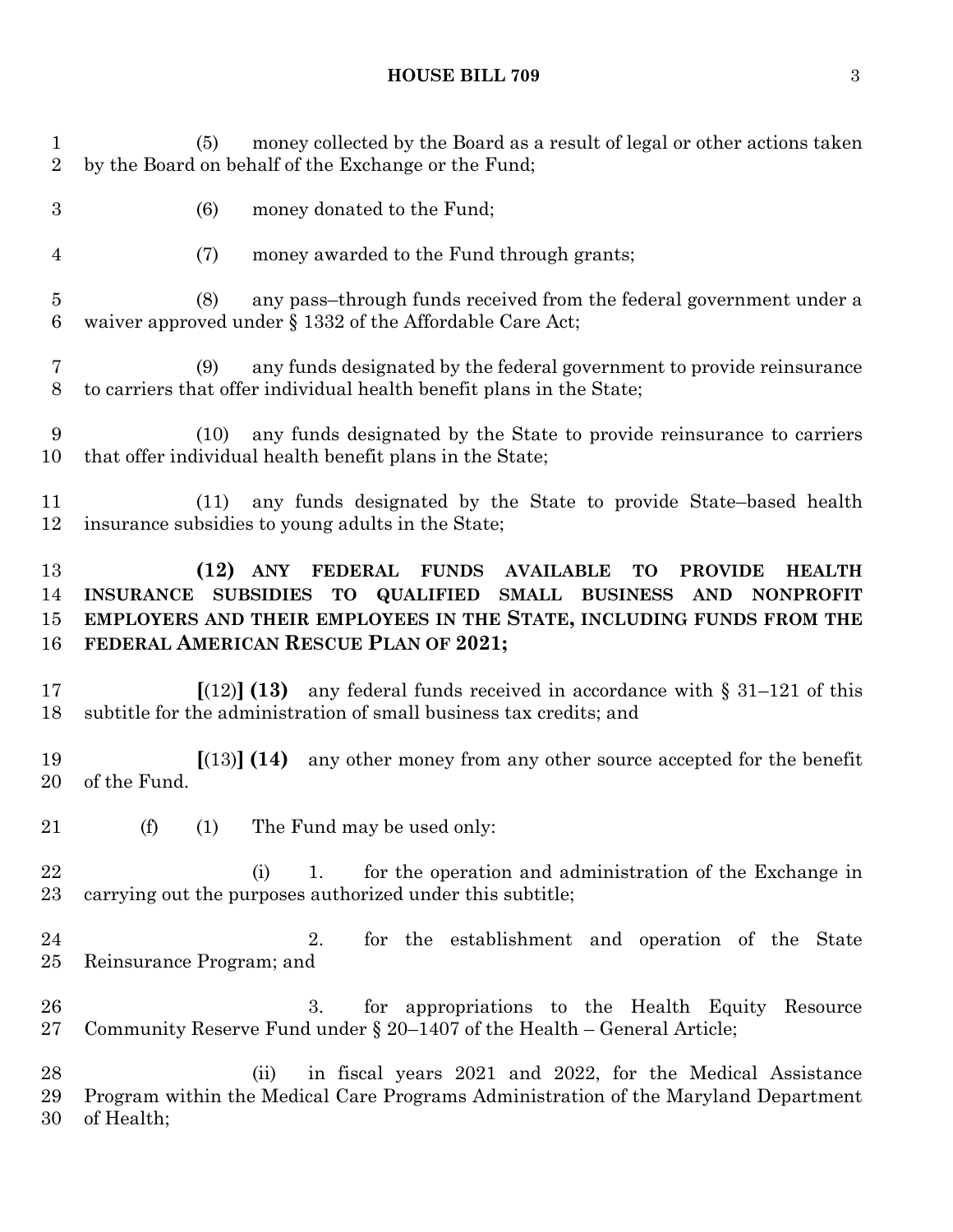## **HOUSE BILL 709**

| $\mathbf{1}$<br>$\overline{2}$     | in fiscal year 2022, for the Senior Prescription Drug Assistance<br>(iii)<br>Program established under Title 15, Subtitle 10 of the Health – General Article; [and]                                                                                                                                        |
|------------------------------------|------------------------------------------------------------------------------------------------------------------------------------------------------------------------------------------------------------------------------------------------------------------------------------------------------------|
| $\boldsymbol{3}$<br>$\overline{4}$ | for the establishment and operation of the State–Based Young<br>(iv)<br>Adult Health Insurance Subsidies Pilot Program; AND                                                                                                                                                                                |
| $\overline{5}$<br>6                | (V)<br>FOR THE ESTABLISHMENT AND OPERATION OF THE SMALL<br>BUSINESS AND NONPROFIT HEALTH INSURANCE SUBSIDIES PROGRAM.                                                                                                                                                                                      |
| 7                                  | In each of fiscal years 2023 through 2025, the Governor shall:<br>(2)                                                                                                                                                                                                                                      |
| 8<br>9                             | transfer \$15,000,000 to the Health Equity Resource Community<br>(i)<br>Reserve Fund; and                                                                                                                                                                                                                  |
| 10<br>11<br>12                     | include the funds transferred in accordance with item (i) of this<br>(ii)<br>paragraph in the annual budget bill as an appropriation to the Health Equity Resource<br>Community Reserve Fund under $\S 20-1407$ of the Health – General Article.                                                           |
| 13<br>14<br>15<br>16               | (1)<br>The Board shall maintain separate accounts within the Fund for<br>(g)<br>Exchange operations, for the State Reinsurance Program, [and] for the State–Based Young<br>Adult Health Insurance Subsidies Pilot Program, AND FOR THE SMALL BUSINESS AND<br>NONPROFIT HEALTH INSURANCE SUBSIDIES PROGRAM. |
| 17<br>18                           | Accounts within the Fund shall contain the money that is intended to<br>(2)<br>support the purpose for which each account is designated.                                                                                                                                                                   |
| 19<br>20<br>21                     | Funds received from the distribution of the premium tax under $\S$<br>(3)<br>6–103.2 of this article shall be placed in the account for Exchange operations and may be<br>used only for the purpose of funding the operation and administration of the Exchange.                                           |
| 22<br>$23\,$                       | The following funds may be used only for the purposes of funding the<br>(4)<br>State Reinsurance Program:                                                                                                                                                                                                  |
| 24<br>$25\,$<br>26                 | any pass-through funds received from the federal government<br>(i)<br>under a waiver approved under § 1332 of the Affordable Care Act to provide reinsurance to<br>carriers that offer individual health benefit plans in the State;                                                                       |
| $27\,$<br>28                       | any funds designated by the federal government to provide<br>(ii)<br>reinsurance to carriers that offer individual health benefit plans in the State; and                                                                                                                                                  |
| 29<br>30                           | any funds designated by the State to provide reinsurance to<br>(iii)<br>carriers that offer individual health benefit plans in the State.                                                                                                                                                                  |
| 31<br>$32\,$                       | Expenditures from the Fund for the purposes authorized by this<br>(h)<br>(1)<br>subtitle may be made only:                                                                                                                                                                                                 |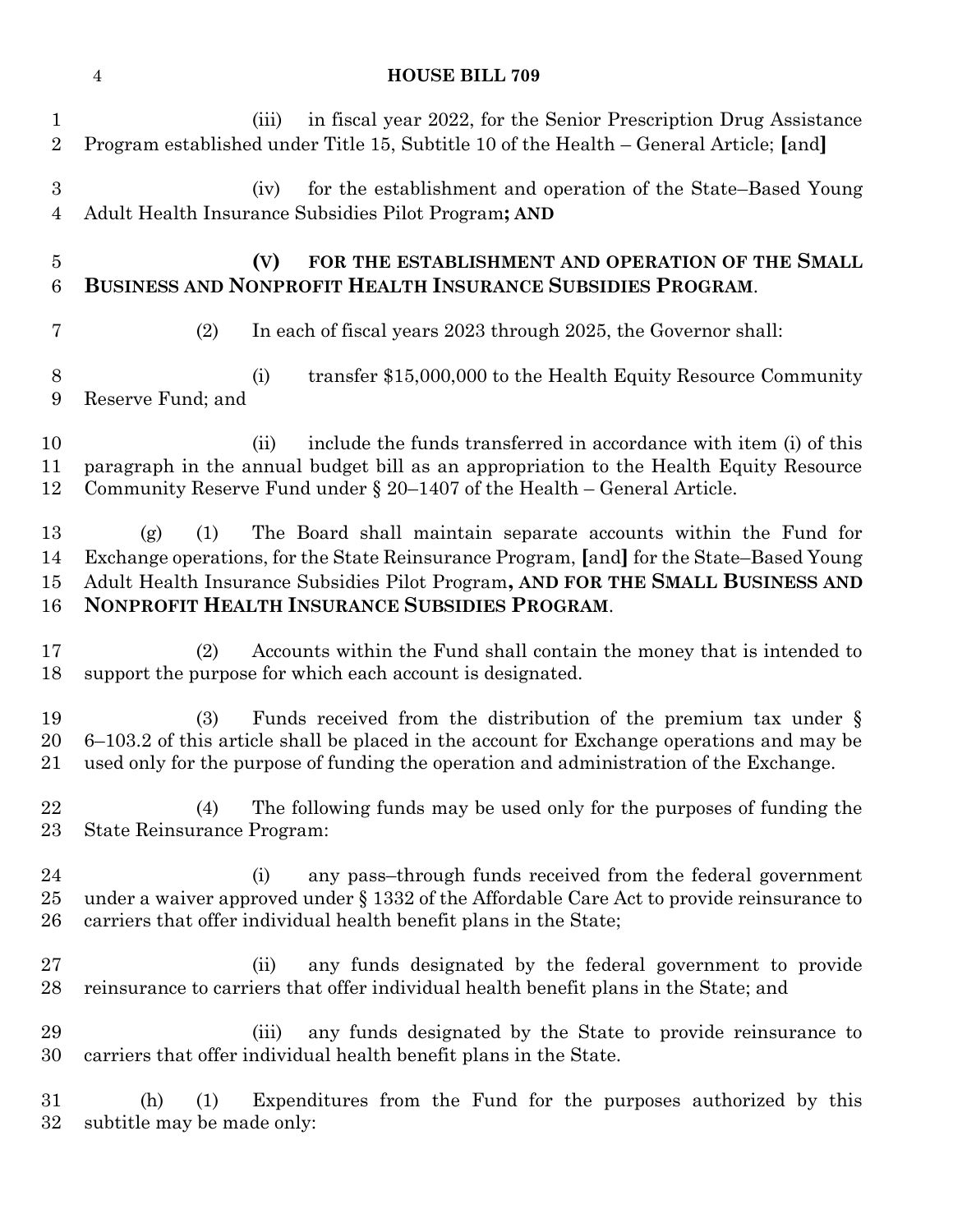#### **HOUSE BILL 709** 5

 (i) with an appropriation from the Fund approved by the General Assembly in the State budget; or

 (ii) by the budget amendment procedure provided for in Title 7, Subtitle 2 of the State Finance and Procurement Article.

 (2) Notwithstanding § 7–304 of the State Finance and Procurement Article, 6 if the amount of the distribution from the premium tax under  $\S$  6–103.2 of this article exceeds in any State fiscal year the actual expenditures incurred for the operation and administration of the Exchange, funds in the Exchange operations account from the premium tax that remain unspent at the end of the State fiscal year shall revert to the General Fund of the State.

 (3) If operating expenses of the Exchange may be charged to either State or non–State fund sources, the non–State funds shall be charged before State funds are charged.

 (i) (1) The State Treasurer shall invest the money of the Fund in the same manner as other State money may be invested.

(2) Any investment earnings of the Fund shall be credited to the Fund.

 (3) Except as provided in subsection (h)(2) of this section, no part of the Fund may revert or be credited to the General Fund or any special fund of the State.

 (j) A debt or an obligation of the Fund is not a debt of the State or a pledge of credit of the State.

**31–123.**

 **(A) (1) IN THIS SECTION THE FOLLOWING WORDS HAVE THE MEANINGS INDICATED.**

 **(2) "PROGRAM" MEANS THE SMALL BUSINESS AND NONPROFIT HEALTH INSURANCE SUBSIDIES PROGRAM.**

 **(3) (I) "QUALIFIED EMPLOYER" MEANS AN EMPLOYER WITH FEWER THAN 25 FULL–TIME EQUIVALENT EMPLOYEES.**

 **(II) "QUALIFIED EMPLOYER" INCLUDES A NONPROFIT ORGANIZATION EMPLOYER WITH FEWER THAN 25 FULL–TIME EQUIVALENT EMPLOYEES.**

 **(B) THE EXCHANGE, IN CONSULTATION WITH THE COMMISSIONER AND AS APPROVED BY THE BOARD, SHALL ESTABLISH AND IMPLEMENT A SMALL BUSINESS**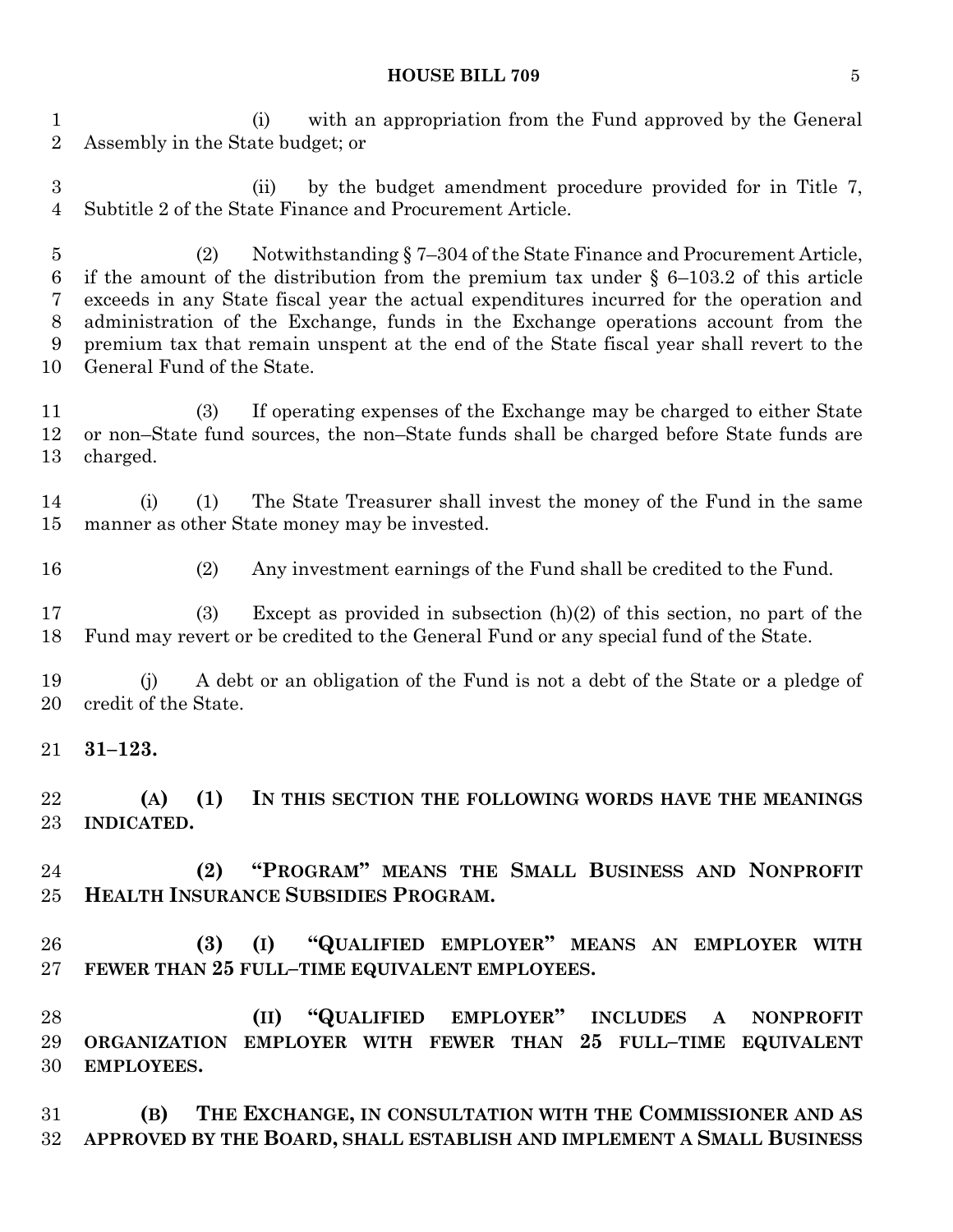**AND NONPROFIT HEALTH INSURANCE SUBSIDIES PROGRAM TO PROVIDE SUBSIDIES TO QUALIFIED EMPLOYERS AND THEIR EMPLOYEES FOR THE PURCHASE OF QUALIFIED HEALTH BENEFIT PLANS ON THE EXCHANGE.**

 **(C) THE PROGRAM REQUIRED UNDER THIS SECTION SHALL BE DESIGNED TO REDUCE THE AMOUNT THAT QUALIFIED EMPLOYERS AND THEIR EMPLOYEES PAY FOR QUALIFIED HEALTH BENEFIT PLANS ON THE EXCHANGE.**

 **(D) FOR CALENDAR YEARS 2024 THROUGH 2028, THE EXCHANGE, IN CONSULTATION WITH THE COMMISSIONER AND AS APPROVED BY THE BOARD, SHALL ESTABLISH SUBSIDY ELIGIBILITY AND PAYMENT PARAMETERS FOR THE PROGRAM.**

 **(E) SUBJECT TO AVAILABLE FUNDS, IN EACH OF FISCAL YEARS 2023 THROUGH 2029, THE EXCHANGE MAY DESIGNATE FUNDS FROM THE FUND TO BE USED FOR THE PROGRAM SO THAT FOR CALENDAR YEARS 2024 THROUGH 2028 NOT MORE THAN:**

 **(1) \$45,000,000 IN ANNUAL SUBSIDIES MAY BE PROVIDED TO QUALIFIED EMPLOYERS AND THEIR EMPLOYEES WHO MEET THE SUBSIDY ELIGIBILITY AND PAYMENT PARAMETERS ESTABLISHED UNDER SUBSECTION (D) OF THIS SECTION; AND**

 **(2) \$3,000,000 MAY BE SPENT IN SMALL BUSINESS OUTREACH ACTIVITIES FOR THE PURPOSE OF EDUCATING QUALIFIED EMPLOYERS ABOUT THE PROGRAM.**

 **(F) ON OR BEFORE JANUARY 1, 2023, THE EXCHANGE SHALL ADOPT REGULATIONS CARRYING OUT THIS SECTION.**

 **(G) (1) THE EXCHANGE SHALL TRACK ON A MONTHLY BASIS EXPENDITURES ON SUBSIDIES PROVIDED UNDER THE PROGRAM, INCLUDING:**

 **(I) THE AVERAGE NUMBER OF QUALIFIED EMPLOYERS AND THEIR EMPLOYEES RECEIVING SUBSIDIES UNDER THE PROGRAM; AND**

 **(II) THE AVERAGE SUBSIDY AMOUNT RECEIVED BY QUALIFIED EMPLOYERS AND THEIR EMPLOYEES UNDER THE PROGRAM.**

 **(2) THE INFORMATION TRACKED BY THE EXCHANGE UNDER PARAGRAPH (1) OF THIS SUBSECTION SHALL BE:**

**(I) POSTED ON THE WEBSITE OF THE EXCHANGE;**